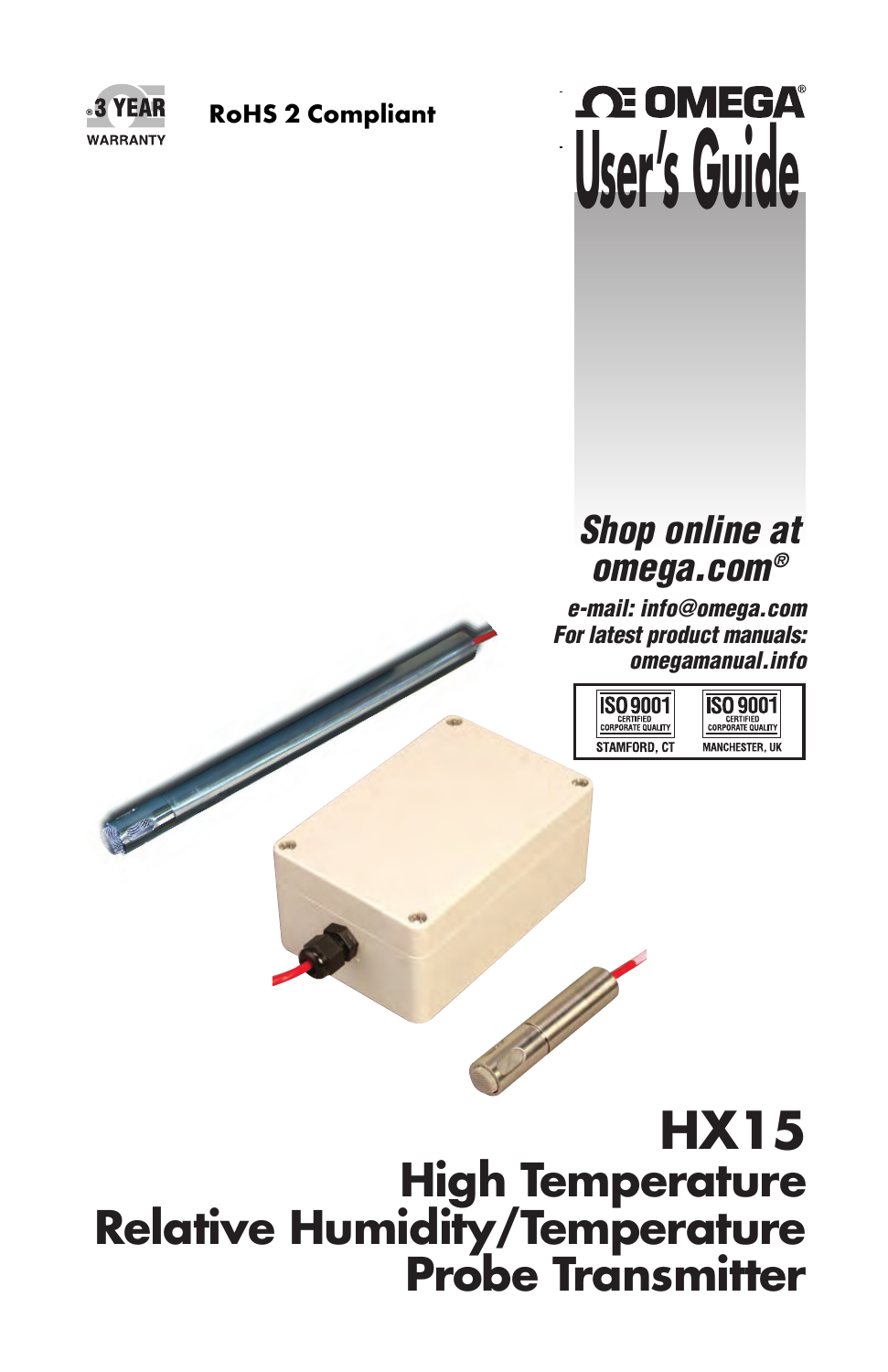

**OMEGAnet<sup>®</sup> Online Service Internet e-mail omega.com info@omega.com**

#### **Servicing North America:**

| U.S.A.:<br>ISO 9001 Certified                | Omega Engineering, Inc., One Omega Drive, P.O. Box 4047<br>Stamford, CT 06907-0047 USA                                                                                                 |                                                        |
|----------------------------------------------|----------------------------------------------------------------------------------------------------------------------------------------------------------------------------------------|--------------------------------------------------------|
|                                              | Toll-Free: 1-800-826-6342<br>FAX: (203) 359-7700                                                                                                                                       | Tel: (203) 359-1660<br>e-mail: info@omega.com          |
| Canada:                                      | 976 Bergar, Laval (Quebec), H7L 5A1 Canada<br>Toll-Free: 1-800-826-6342<br>FAX: (514) 856-6886                                                                                         | TEL: (514) 856-6928<br>e-mail: info@omega.ca           |
|                                              | For immediate technical or application assistance:                                                                                                                                     |                                                        |
|                                              | U.S.A. and Canada: Sales Service: 1-800-826-6342/1-800-TC-OMEGA®<br>Customer Service: 1-800-622-2378/1-800-622-BEST®<br>Engineering Service: 1-800-872-9436/1-800-USA-WHEN®            |                                                        |
| <b>Mexico</b><br>Latin America               | TEL: 001 (203) 359-1660<br>e-mail: espanol@omega.com                                                                                                                                   | FAX: 001 (203) 359-7700                                |
|                                              | <b>Servicing Asia:</b>                                                                                                                                                                 |                                                        |
| China:                                       | 1698 Yi Shan Road, Unit 102, Min Hang District<br>Shanghai, China 201103 P.R.C.<br>Hotline: 800 819 0559/400 619 0559<br>e-mail: info@cn.omega.com                                     |                                                        |
|                                              | <b>Servicing Europe:</b>                                                                                                                                                               |                                                        |
| <b>Benelux:</b>                              | Toll-Free: 0800 099 3344<br>FAX: +31 20 643 46 43                                                                                                                                      | TEL: +31 20 347 21 21<br>e-mail: sales@omegaeng.nl     |
| <b>Czech Republic:</b>                       | Frystatska 184, 733 01 Karviná, Czech Republic<br>TEL: +420-59-6311899<br>e-mail: info@omegashop.cz                                                                                    | FAX: +420-59-6311114                                   |
| France:                                      | Toll-Free: 0805 466 342<br>FAX: 01 57 32 48 18                                                                                                                                         | TEL: 01 57 32 48 17<br>e-mail: esales@omega.fr         |
|                                              | Germany/ Austria: Daimlerstrasse 26, D-75392 Deckenpfronn, Germany<br>Toll-Free: 0800 8266342<br>FAX: +49 (0) 7056 9398-29                                                             | TEL: +49 (0) 7056 9398-0<br>e-mail: info@omega.de      |
| <b>United Kingdom:</b><br>ISO 9001 Certified | OMEGA Engineering Ltd.<br>One Omega Drive, River Bend Technology Centre, Northbank<br>Irlam, Manchester M44 5BD United Kingdom<br>Toll-Free: 0800-488-488<br>FAX: +44 (0) 161 777-6622 | TEL: +44 (0) 161 777-6611<br>e-mail: sales@omega.co.uk |

It is the policy of OMEGA Engineering, Inc. to comply with all worldwide safety and EMC/EMI regulations that apply. OMEGA is constantly pursuing certification of its products to the European New Approach Directives. OMEGA will add the mark to every appropriate device upon certification.

The information contained in this document is believed to be correct, but OMEGA accepts no liability for any errors it contains, and reserves the right to alter specifications without notice.

**WARNING:** These products are not designed for use in, and should not be used for, human applications.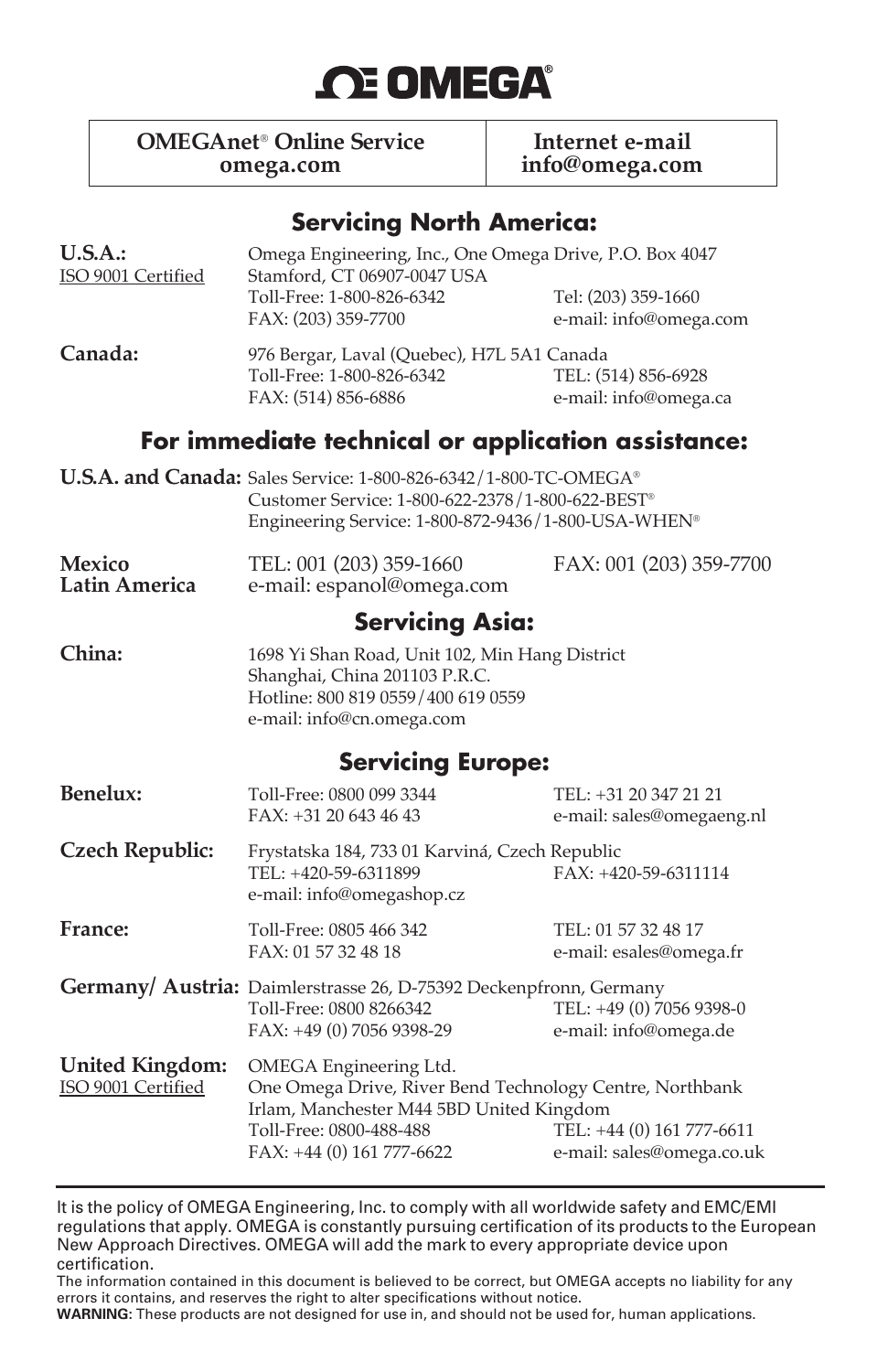# **TABLE OF CONTENTS**

| A. General Description  | 1.               |
|-------------------------|------------------|
| <b>B.</b> Unpacking     | 1.               |
| C. Theory of Operation  | 2.               |
| D. Terminal Connections | 3.               |
| E. Wiring Example       | 3.               |
| F. Mounting             | $\overline{4}$ . |
| G. Calculations         | 5.               |
| H. R H Calibration      | 6.               |
| I. Temp. Calibration    | 7.               |
| J. Maintenance          | 7.               |
| K. Specifications       |                  |

# **A. GENERAL DESCRIPTION**

The stainless steel probe provides relative humidity as well as temperature out puts. A thin film polymer capacitor senses relative humidity, while temperature is monitored by a 1000 Ohm platinum RTD. The sensors are protected by a stainless steel filter cap easily removed for cleaning. The probe is connected to an electronics enclosure with a 40 inch (1m) Teflon cable. The enclosure contains the calibration trimmers, signal and power connections via two terminal blocks. The probe is available in two configurations, as a 2.5" (64 mm) probe with a wall mounting clip, and as an 8.5" (216 mm) probe with an adjustable duct flange.

# **B. UNPACKING**

Verify that the following parts have been received.

- 1. Remove probe with cable and electronics enclosure.
- 2. Instruction manual.
- 3. Wall mounting clip [for 2.5" (64 mm) probe].
- 4. 2 piece duct flange, with o-ring, (3) screws, and a gasket. [for  $8.5$ " (216 mm) probe]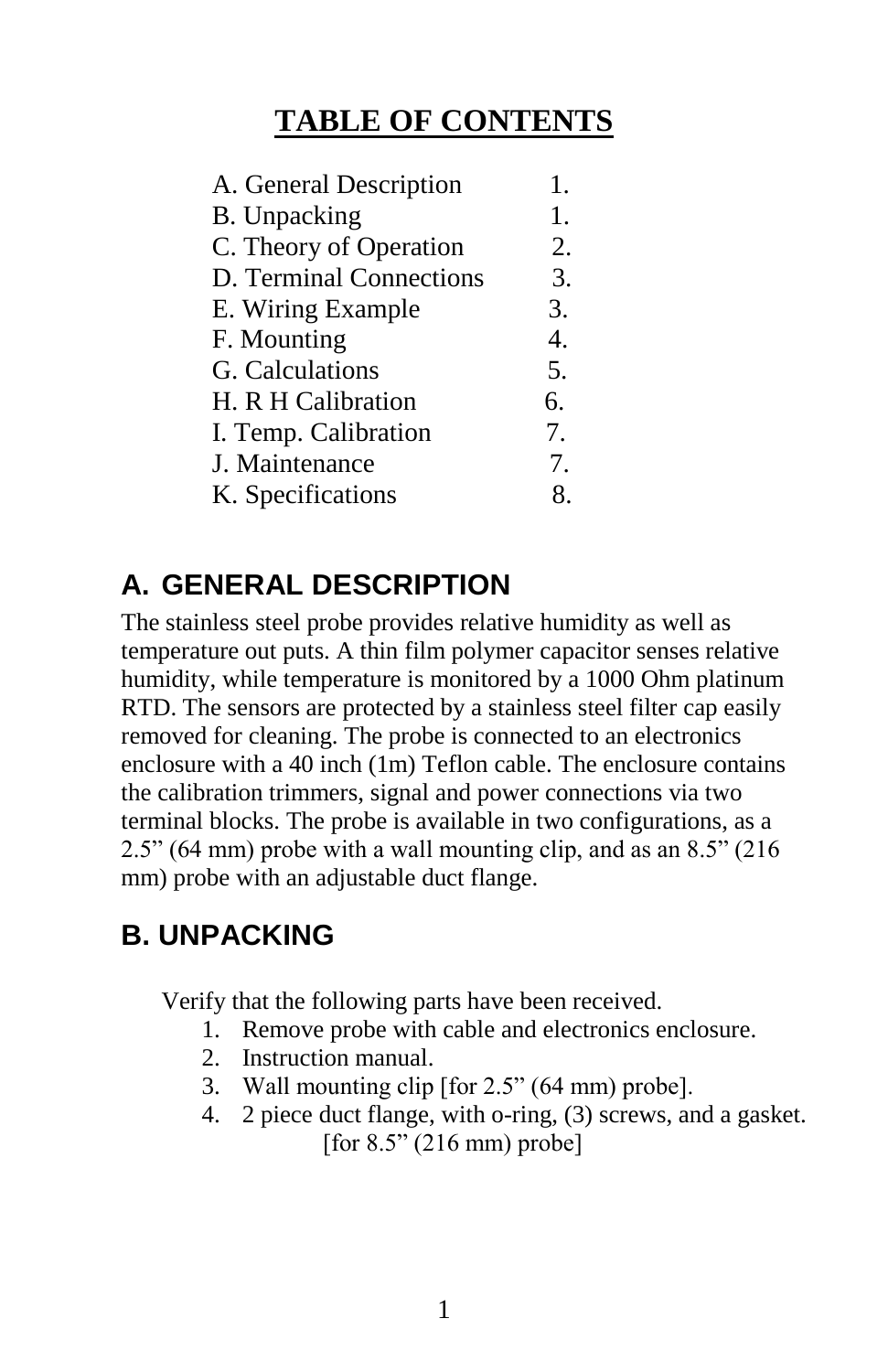# **C. THEORY OF OPERATION**

A 4 to 20 milliamp loop is a series current loop in which a transmitter will vary the current flow depending upon the parameter being measured (Relative Humidity or Temperature). Advantages of a current output over a voltage output is that is less susceptible to noise interference and allows the connection of more than one meter or recorder to the loop as long as the maximum resistance is not exceeded.

The typical current loop will consist of a power supply, transmitter, and a meter to measure the current flow. The loop resistance is the sum of the impedance of the meter(s) and the lead wire. The maximum allowable loop impedance of the probe is found by the Formula:

Rmax = (power supply voltage-7 volts)  $\ell$ .02 amps Example: when using a 24 VDC power supply: Rmax=  $(24-7)$  /.02=850 ohms (for total wire length to and from the transmitter).

| <b>AWG WIRE SIZE</b> | <b>RESISTANCE PER 1000 FEET</b> |
|----------------------|---------------------------------|
|                      |                                 |
| 24                   | 25 OHMS                         |
| 22                   | 15 OHMS                         |
| 20                   | 10 OHMS                         |
| 18                   | 6 OHMS                          |
| 16                   | 4 OHMS                          |

If the meter or recorder being used accepts only voltage, convert the current to voltage by installing a 250 ohm resistor across the input terminals of the recorder to obtain a 1 to 5 volts input.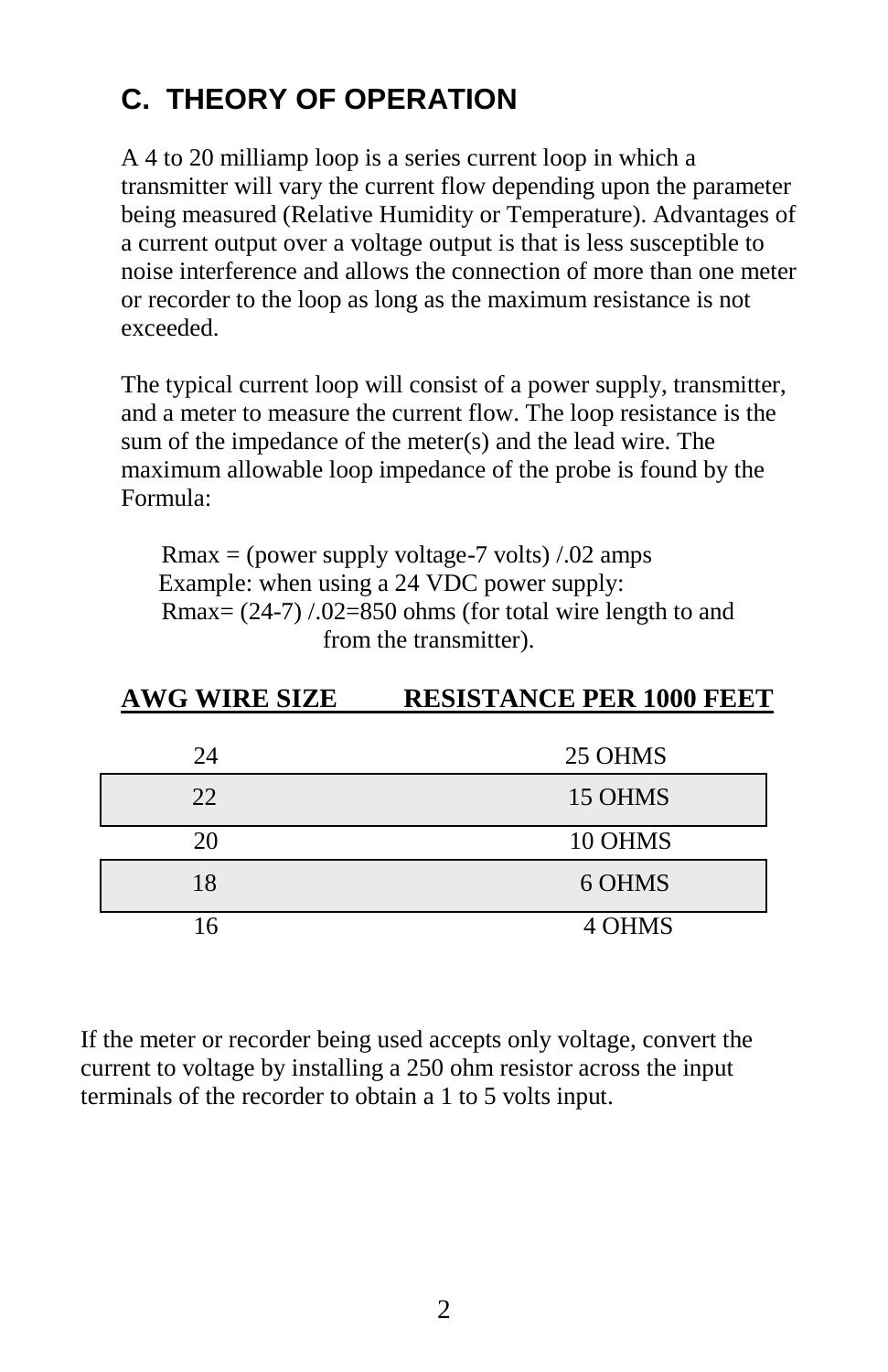# **D. TERMINAL CONNECTIONS AND TRIM POTS**



#### TRIMPOTS TYPE

- A. RH GAIN
- B. RH ZERO
- C. RH OFFSET
- D. TEMP GAIN
- E. TEMP ZERO

|        |            | PROBE TERMINALS CABLE WIRE TYPE OUTPUT TERMINALS TYPE |          |
|--------|------------|-------------------------------------------------------|----------|
|        |            |                                                       |          |
| black  | <b>RTD</b> |                                                       | -RH      |
| white  | <b>RTD</b> |                                                       | $+RH$    |
| green  | RH         |                                                       | -TEMP    |
| red    | RH         |                                                       | $+$ TEMP |
| shield |            |                                                       |          |

## **E. WIRING EXAMPLES**

TYPICAL CURRENT HOOKUP Wires R1 and R2 can be combined into one single wire with a jumper at pins (4) and (2). This will result in 3 wires instead of 4.

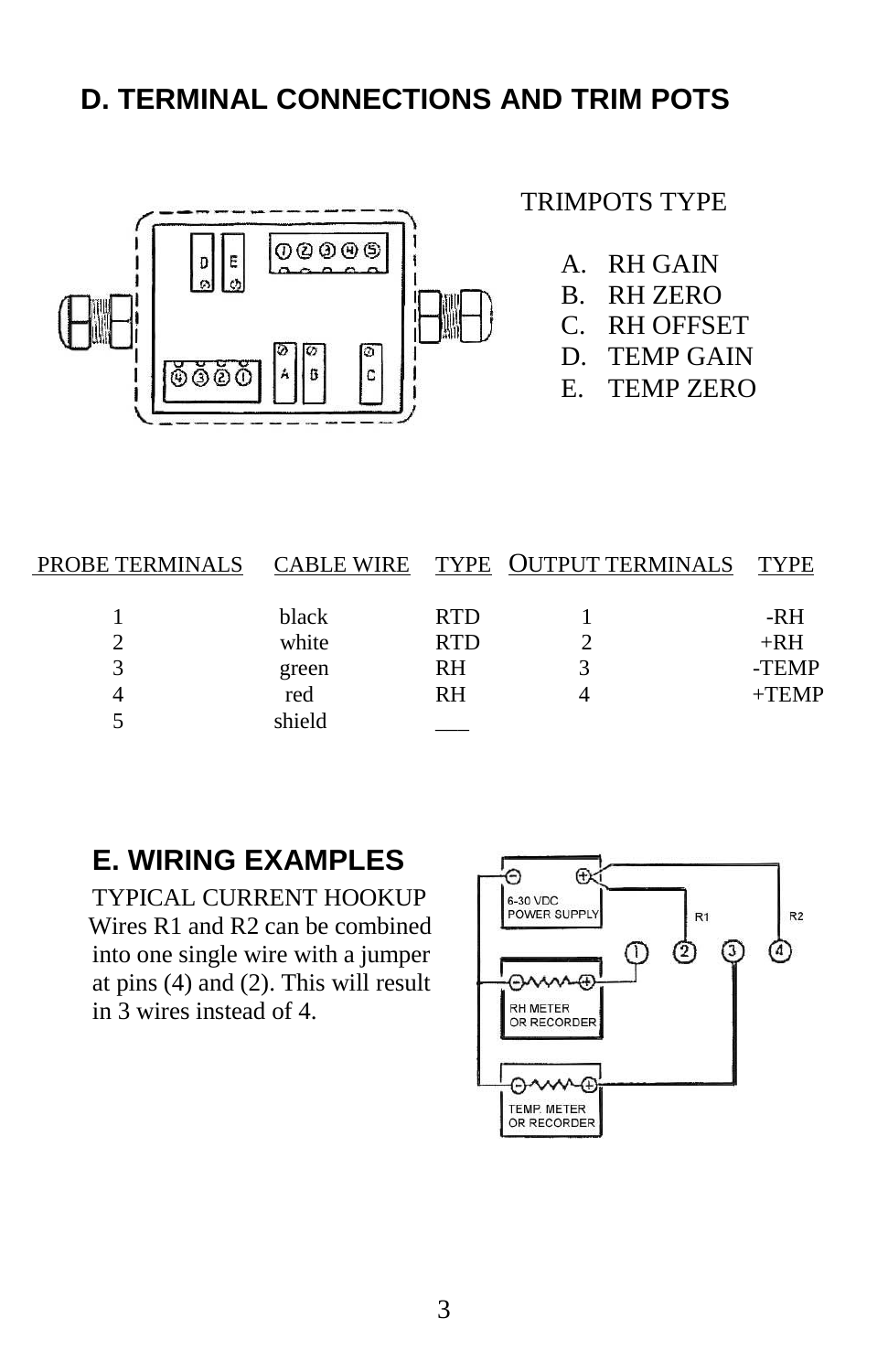# **PROBE INSTALLATION**



#### **F. MOUNTING**

#### A. DUCT MOUNTING **STEPS**

- 1. Slide flange holder onto probe with countersink hole facing front of probe as shown.
- 2. Position o-ring on probe at desired position (for depth into duct).
- 3. Slide duct flange onto probe as shown.
- 4. Fasten with (3) 6/32 screws and tighten evenly until secure.
- 5. Position gasket between duct flange and duct wall and fasten assembly to duct with (4) #6 sheet metal screws (not included).
- 6. Loosening the 6/32 screws allows for repositioning or removal of the probe without having to remove the duct flange from the wall.

The duct wall requires a 11/16" (.684" or 17.5 mm) hole for probe, with (4) mounting holes (for #6 sheet metal screws) evenly spaced on a 2.0" (51 mm) circle. Use duct flange as template.

- B. WALL MOUNTING
	- 1. Fasten metal clip to wall.
	- 2. Snap probe into clip.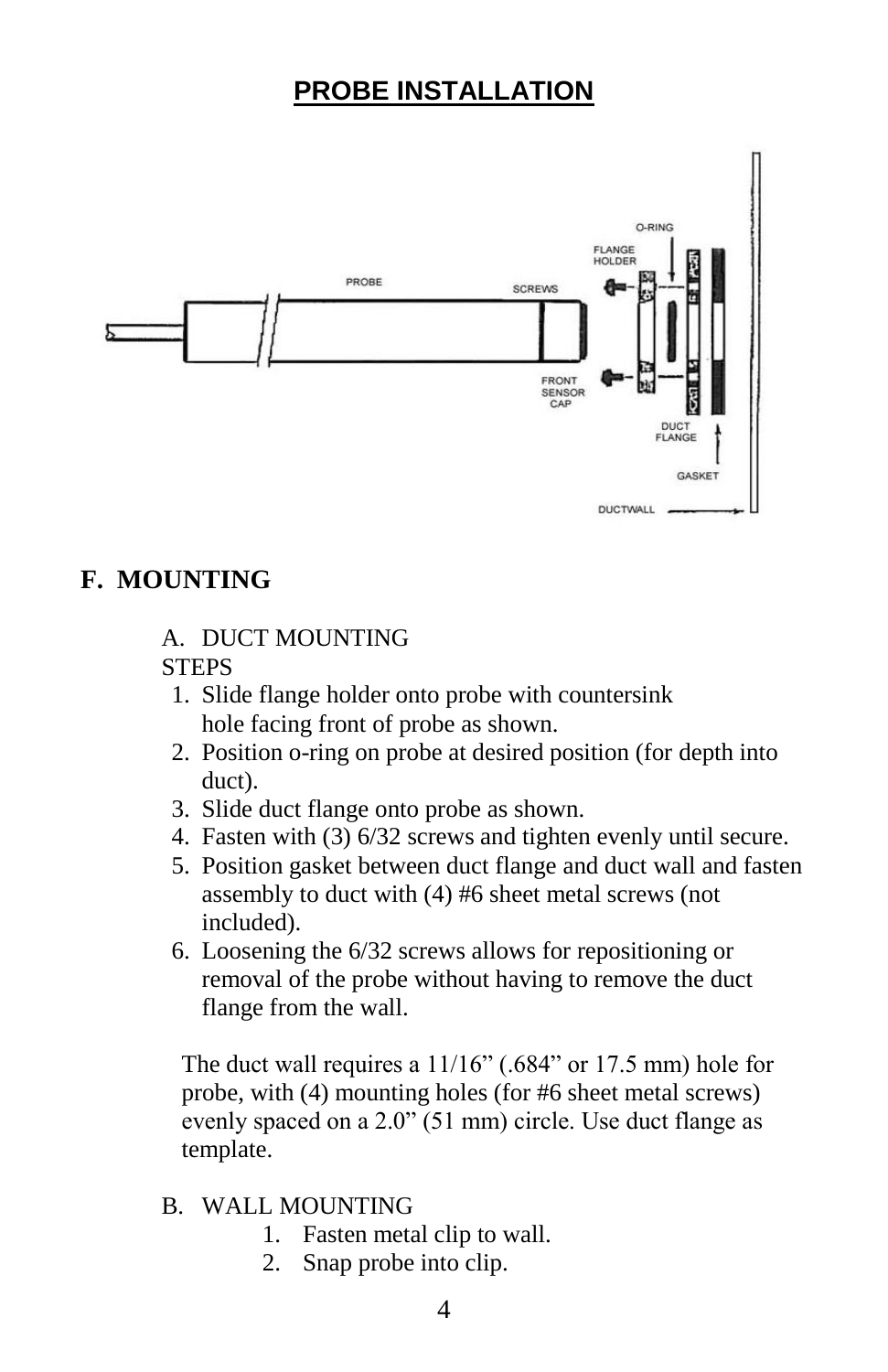# **G. RH AND TEMPERATURE CALCULATIONS**

- 1. Maximum current loop impedance for RH or temperature.  $Rmax = (V supply - 7 volts) / .02 amps$
- 2. RH current output  $(i = current output in milliamperes)$
- 3. Temperature current output. oC = (i-4) x 220/16) – 40 iC = (oC + 40) x (16/220) + 4  $oF = (i-4)x(396/16) - 40$   $iF = (oF + 40)x(16/396) + 4$

The upper limit of the humidity measurement range decreases based on temperature. The humidity measurement limit decreases as follows:

2.20% per °C from 95 to 120°C (1.11% per °F from 203 to 248°F) 1.00% per °C from 120 to 140°C (0.56% per °F from 248 to 284°F) 0.50% per °C from 140 to 160°C (0.28% per °F from 284 to 320°F) 0.25% per °C from 160 to 180°C (0.14% per °F from 320 to 356°F)

For example, at 120°C the upper humidity limit decreases to about 45%  $((120-95)(2.20%) = 55%$  decrease which is 45%), at 180 °C it is reduced to about 10%.

To calculate the RH accuracy, we'll use the accuracy specs given in the specifications section:

 $+/-2\%RH$  at 25<sup>o</sup>C and -40<sup>o</sup> to 150<sup>o</sup>C at 0.05 % RH/<sup>o</sup>C.

To clarify lets take an example, RH accuracy at 120°C,  $=+/- (2\% + (120-25)0.05\%) = +/- (2\% + 4.75\%)$  $=+/-6.75%$ 

So the accuracy at  $120^{\circ}$ C is  $+/- 6.75%$  and the upper humidity measurement limit is 45% RH.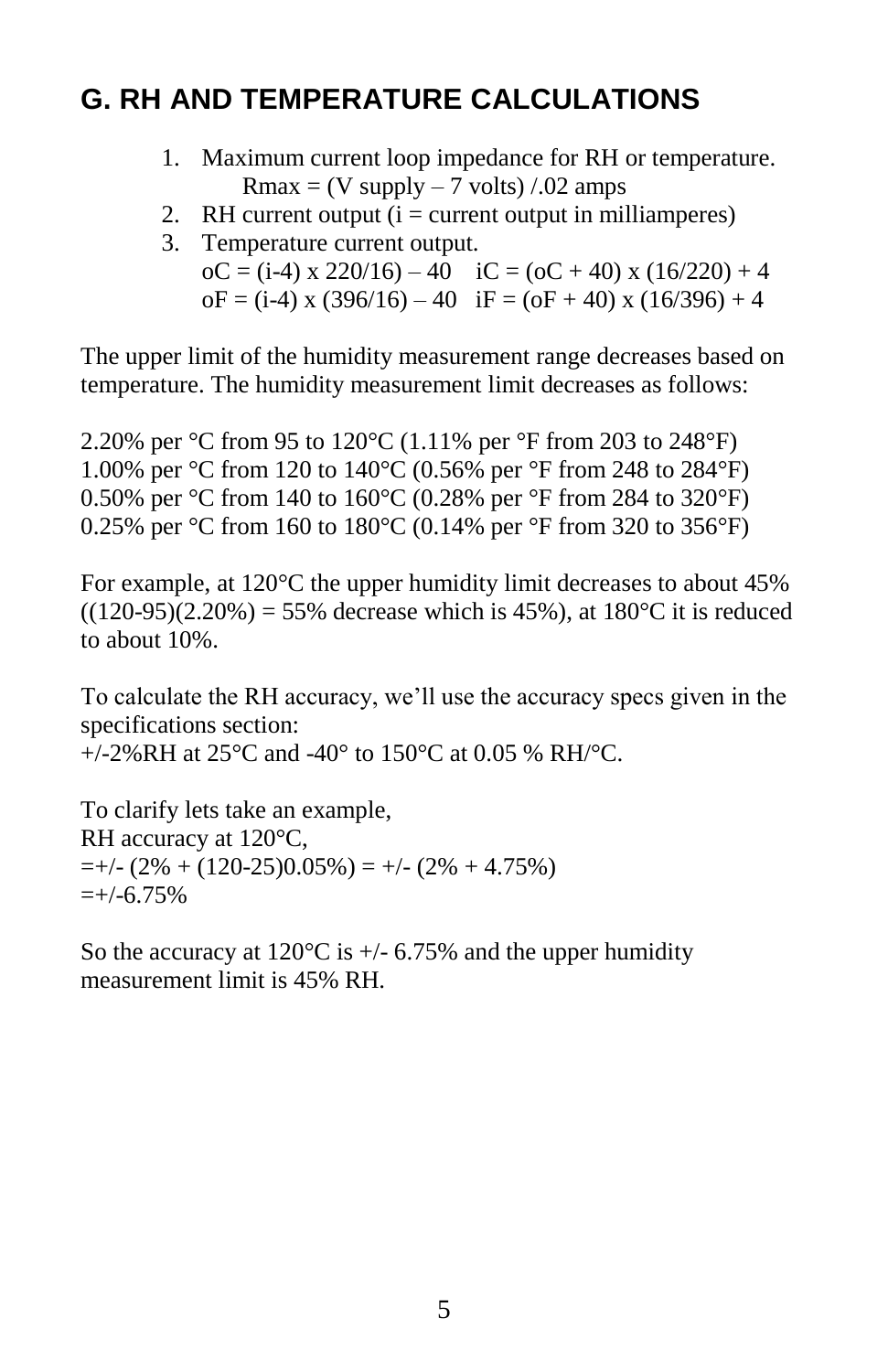# **H. RH CALIBRATION**

Refer to Section D for the location of trim pots A and B.

**Note:** The HX92-CAL Relative Humidity Calibration Kit is for providing the "low" and "high" RH environments for this procedure. The salt solutions in this kit are prepared according to ASTM standard E104 -85 to provide 11.3% and 75.3% relative humidity environments. The containers provided in the kit are designed to fit with these instruments.

- 1. Turn the span (trim pot A) all the way up (clockwise).
- 2. Turn the zero (trim pot B) all the way down (counterclockwise).
- 3. Place the sensor in the low (11.3%) RH environment. Allow at least one hour for stabilization or until the output stops changing.
- 4. Verify the output is 4 +/-.02 mA. If it is not, return the unit to Omega for evaluation and repair.
- 5. Adjust the zero (trim pot B) to the point where it just starts to cause a change in the output.
- 6. Place the sensor in the high (75.3%) RH environment. Allow at least one hour for stabilization or until the output stops changing.
- 7. Adjust the span (trim pot A) so the output is equivalent to the difference between low and high RH environments. Example:  $75.3\% - 11.3\% = 64\%$  which is equivalent to 14.24 mA.
- 8. Adjust the sensor in the low RH environment and allow at least one hour for stabilization or until the output stops changing. Verify the output is equivalent to the low RH environment. Example: 11.3% is equivalent to 5.81 mA.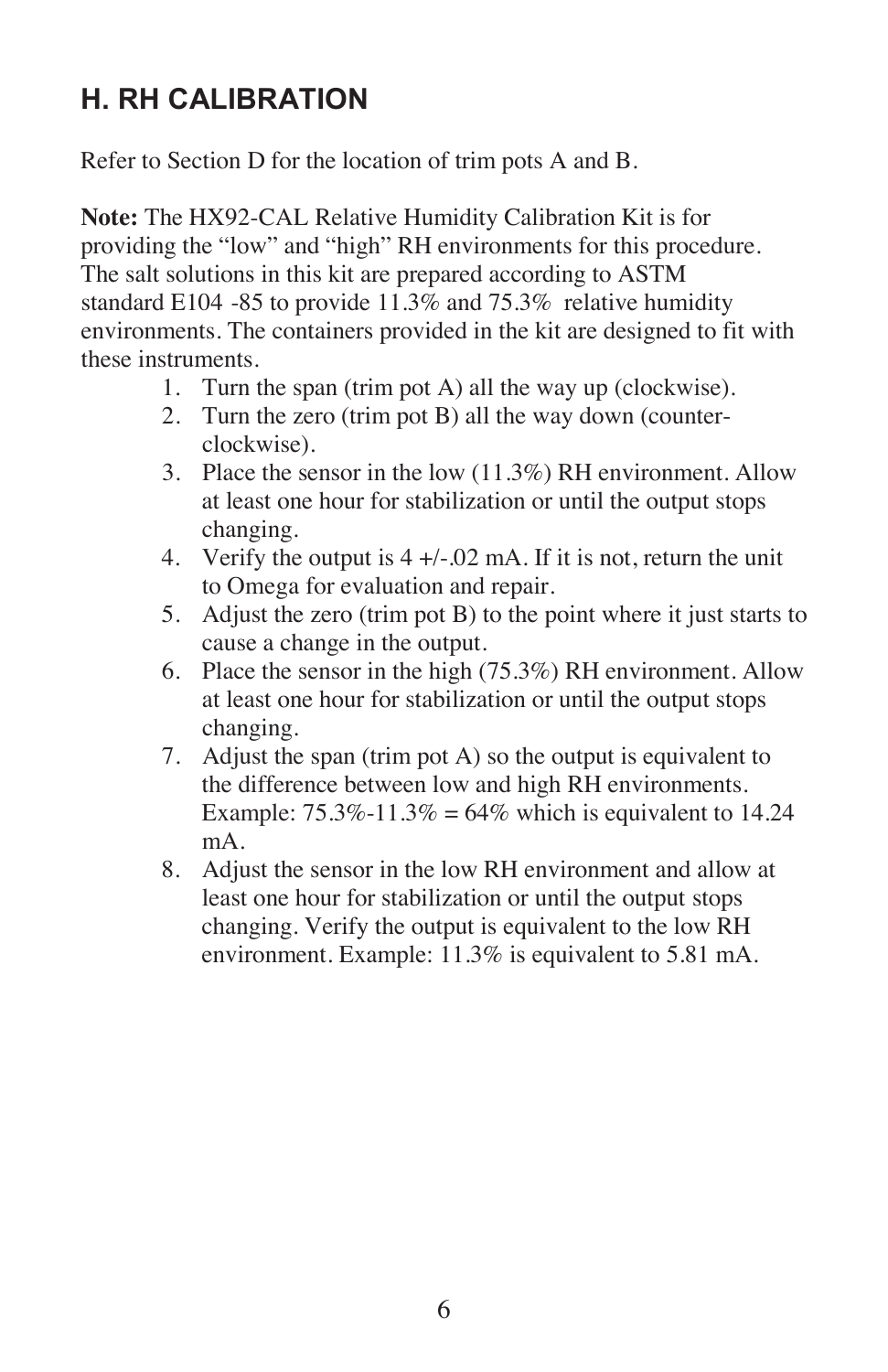# **I. TEMPERATURE CALIBRATION**

Temperature is factory calibrated only, and does not require any further calibrations.

# **J. MAINTENANCE**

If the probe is operated in a dusty environment, the protective sensor filter, if clogged, may be removed for cleaning. Unscrew filter and gently blow compressed air through screen. If necessary, use a soft brush to remove lint from sensors.

 If the sensors are subjected to 100% condensation, they must be dried to obtain correct readings. There is no permanent calibration shift, nor is recalibration necessary if 100% condensation occurs.

 The instrument should not be exposed to high Concentrations of ammonia or alcohol vapors. However, any environment that is breathable under normal HVAC applications should not affect the sensors. To maintain original specifications, it is generally recommended that the RH sensor be recalibrated on an annual basis depending upon operating conditions. The temperature sensor does not require calibration.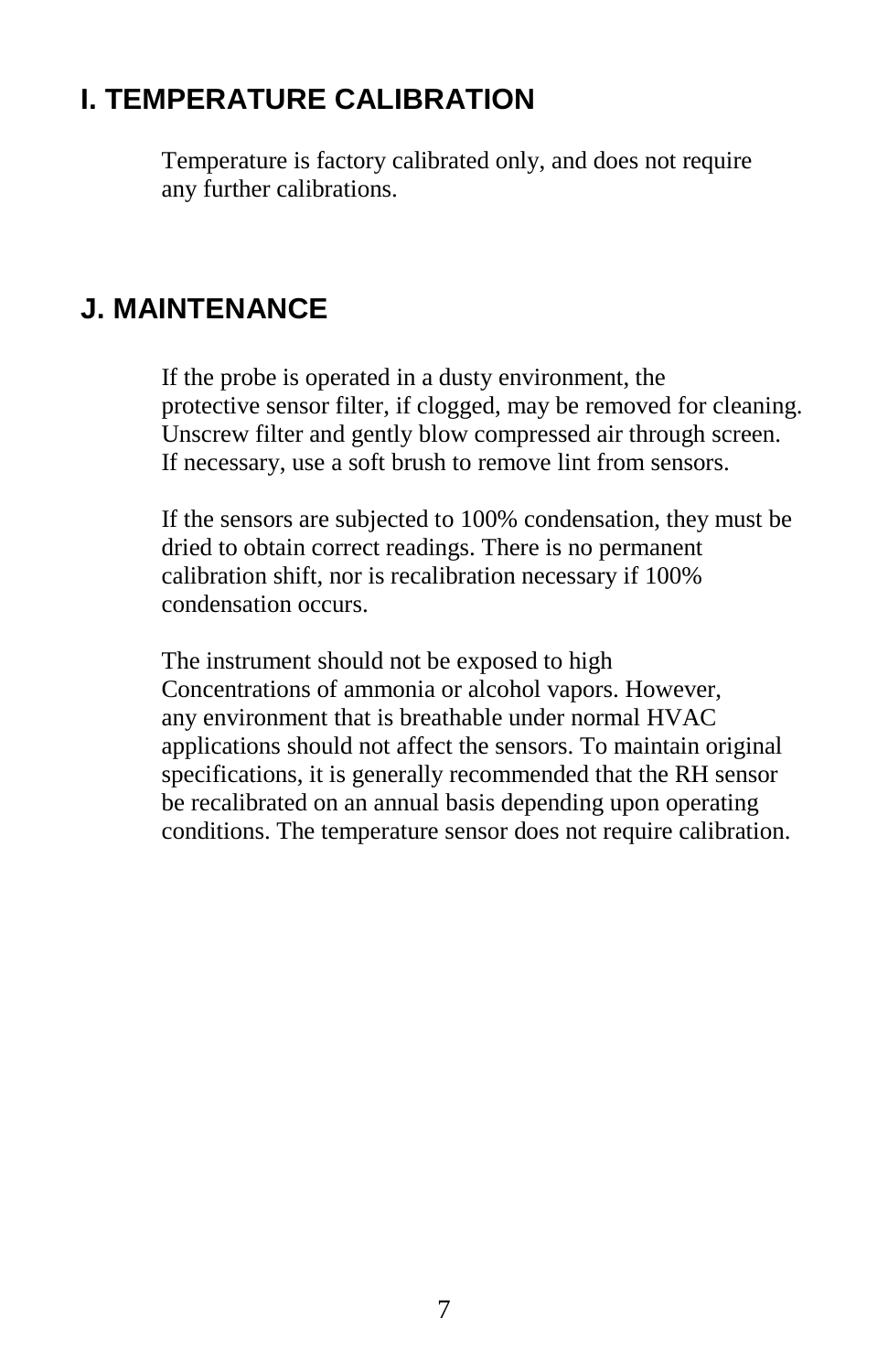# **K**. **SPECIFICATIONS**

| 1. |            | Relative Humidity: Thin film polymer capacitor.<br>Input Voltage Range: 7 to 30 VDC (polarity protected).<br>Range, Accuracy: 3% RH to 95% RH (@-40 to 95°C)*, ±2%RH at 25°C<br>Typical Temp. Characteristics: -40°C to 150°C at .05%RH/°C<br>Output: 4 to 20 mA. For 0%RH to 100%RH.<br>Time Constant: Under 30 seconds, 90% response at 25°C in 1M/sec air.<br>* See RH and Temperature Calculations section for full range. |
|----|------------|--------------------------------------------------------------------------------------------------------------------------------------------------------------------------------------------------------------------------------------------------------------------------------------------------------------------------------------------------------------------------------------------------------------------------------|
| 2. |            | Temperature: Thin film 1000 ohm platinum RTD.<br>Input Voltage Range: 7 to 30 VDC (polarity protected).<br>Range, Accuracy: -40°C to 180°C (-40°F to 356°F), $\pm 0.5$ °C ( $\pm 1$ °F)<br>Output: 4 to 20 ma. For -40°C to 180°C (-40°F to 356°F)<br>Time Constant: Under 4 seconds, 60% response in 1m/sec air.                                                                                                              |
| 3. | Mechanical | Standard Probe: Stainless steel, 2.5" (64 mm) x .625" (16 mm)<br>diameter. 40" (1m) Teflon cable, metal wall mounting clip.                                                                                                                                                                                                                                                                                                    |
|    |            | Duct Probe: Stainless steel, $8.5$ " (216 mm) x .625" (16 mm)<br>diameter. 40" (1m) Teflon cable.                                                                                                                                                                                                                                                                                                                              |
|    |            | Duct Flange: 2.75" (70mm) dia., duct hole 11/16 (.684",<br>17.5 mm) dia. With 4 mounting holes .156(4 mm)<br>diameter (for #6 sheet metal screws), on 2.00"<br>(51mm) circle.                                                                                                                                                                                                                                                  |
|    |            | Electronics: Operating temp. -20 $\rm{^{\circ}C}$ to 70 $\rm{^{\circ}C}$ (-4 $\rm{^{\circ}F}$ to 158 $\rm{^{\circ}F}$ )<br>ABS housing 4.72" (120 mm) x 3.14" (80 mm) x<br>2.16" (55 mm) H meets NEMA 1,2,3,4,4X,5,12<br>and 13 specifications.                                                                                                                                                                                |
|    |            | Connectors: Liquid-tight with neoprene gland for .09" to .265"<br>diameter cable.<br>4-pin plug in screw terminal block for output connections.<br>5-pin screw terminal block for cable wire input<br>connections, accepts #14 to #22 AWG wires.                                                                                                                                                                               |
|    | Weight:    | $2.5$ " (64 mm) probe with housing 14 oz. (397 grams).<br>8.5" (216 mm) probe with housing and flange 20 oz. (567<br>grams).                                                                                                                                                                                                                                                                                                   |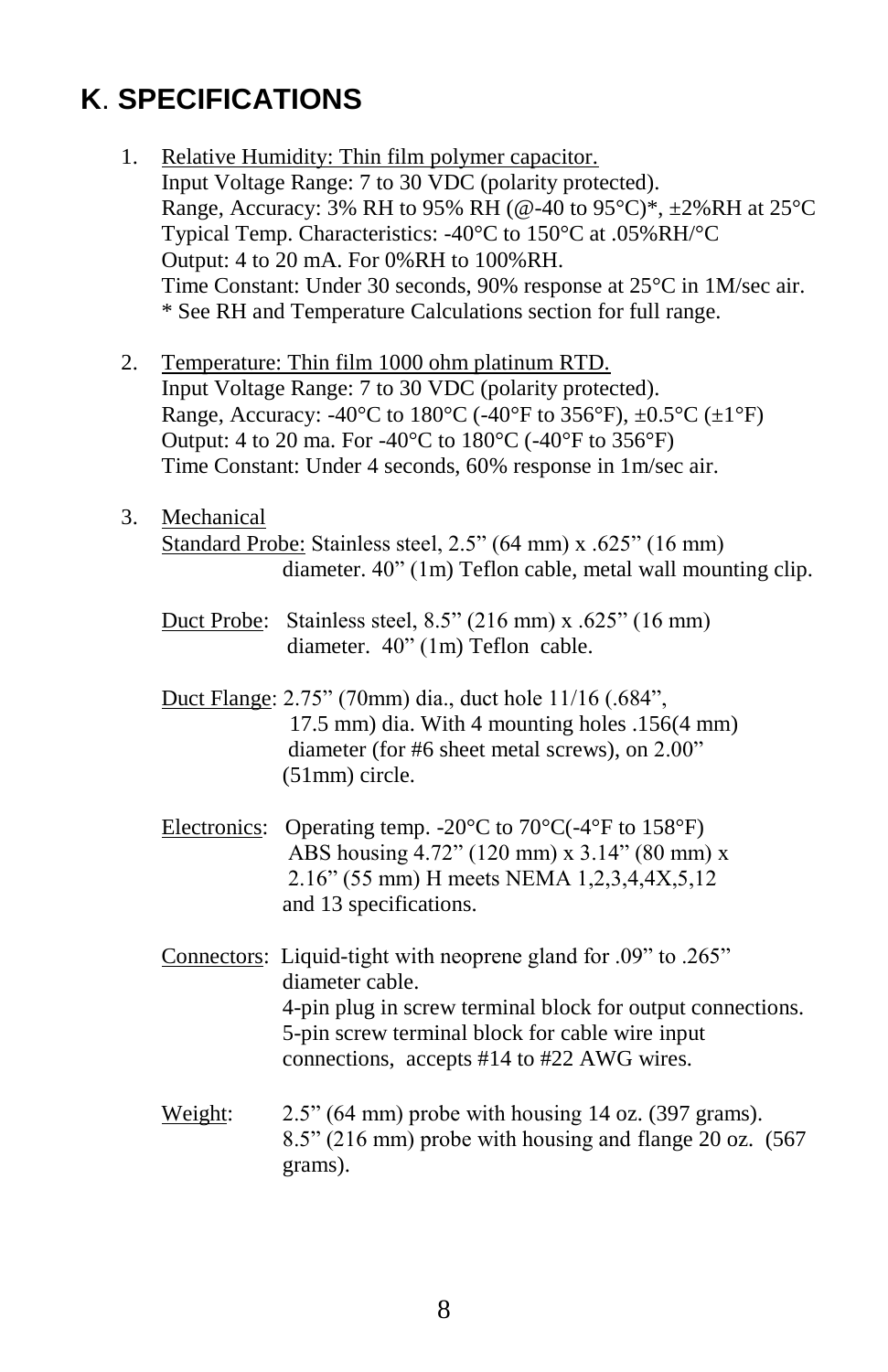

#### **WARRANTY/DISCLAIMER**

OMEGA ENGINEERING, INC. warrants this unit to be free of defects in materials and workmanship for a period of **37 months** from date of purchase. OMEGA's WARRANTY adds an additional one (1) month grace period to the normal **three (3) year product warranty** to cover handling and shipping time. This ensures that OMEGA's customers receive maximum coverage on each product.

If the unit malfunctions, it must be returned to the factory for evaluation. OMEGA's Customer Service Department will issue an Authorized Return (AR) number immediately upon phone or written request. Upon examination by OMEGA, if the unit is found to be defective, it will be repaired or replaced at no charge. OMEGA's WARRANTY does not apply to defects resulting from any action of the purchaser, including but not limited to mishandling, improper interfacing, operation outside of design limits, improper repair, or unauthorized modification. This WARRANTY is VOID if the unit shows evidence of having been tampered with or shows evidence of having been damaged as a result of excessive corrosion; or current, heat, moisture or vibration; improper specification; misapplication; misuse or other operating conditions outside of OMEGA's control. Components in which wear is not warranted, include but are not limited to contact points, fuses, and triacs.

**OMEGA is pleased to offer suggestions on the use of its various products. However, OMEGA neither assumes responsibility for any omissions or errors nor assumes liability for any damages that result from the use of its products in accordance with information provided by OMEGA, either verbal or written. OMEGA warrants only that the parts manufactured by the company will be as specified and free of defects. OMEGA MAKES NO OTHER WARRANTIES OR REPRESENTATIONS OF ANY KIND WHATSOEVER, EXPRESSED OR IMPLIED, EXCEPT THAT OF TITLE, AND ALL IMPLIED WARRANTIES INCLUDING ANY WARRANTY OF MERCHANTABILITY AND FITNESS FOR A PARTICULAR PURPOSE ARE HEREBY DISCLAIMED. LIMITATION OF LIABILITY: The remedies of purchaser set forth herein are exclusive, and the total liability of OMEGA with respect to this order, whether based on contract, warranty, negligence, indemnification, strict liability or otherwise, shall not exceed the purchase price of the component upon which liability is based. In no event shall OMEGA be liable for consequential, incidental or special damages.**

CONDITIONS: Equipment sold by OMEGA is not intended to be used, nor shall it be used: (1) as a "Basic Component" under 10 CFR 21 (NRC), used in or with any nuclear installation or activity; or (2) in medical applications or used on humans. Should any Product(s) be used in or with any nuclear installation or activity, medical application, used on humans, or misused in any way, OMEGA assumes no responsibility as set forth in our basic WARRANTY/DISCLAIMER language, and, additionally, purchaser will indemnify OMEGA and hold OMEGA harmless from any liability or damage whatsoever arising out of the use of the Product(s) in such a manner.

#### **RETURN REQUESTS/INQUIRIES**

Direct all warranty and repair requests/inquiries to the OMEGA Customer Service Department. BEFORE RETURNING ANY PRODUCT(S) TO OMEGA, PURCHASER MUST OBTAIN AN AUTHORIZED RETURN (AR) NUMBER FROM OMEGA'S CUSTOMER SERVICE DEPARTMENT (IN ORDER TO AVOID PROCESSING DELAYS). The assigned AR number should then be marked on the outside of the return package and on any correspondence.

The purchaser is responsible for shipping charges, freight, insurance and proper packaging to prevent breakage in transit.

FOR **WARRANTY** RETURNS, please have the following information available BEFORE contacting OMEGA:

- 1. Purchase Order number under which the product was PURCHASED,
- 2. Model and serial number of the product under warranty, and
- 3. Repair instructions and/or specific problems relative to the product.

FOR **NON-WARRANTY** REPAIRS, consult OMEGA for current repair charges. Have the following information available BEFORE contacting OMEGA:

- 1. Purchase Order number to cover the COST of the repair,
- 2. Model and serial number of theproduct, and
- 3. Repair instructions and/or specific problems relative to the product.

OMEGA's policy is to make running changes, not model changes, whenever an improvement is possible. This affords our customers the latest in technology and engineering.

OMEGA is a registered trademark of OMEGA ENGINEERING, INC.

© Copyright 2013 OMEGA ENGINEERING, INC. All rights reserved. This document may not be copied, photocopied, reproduced, translated, or reduced to any electronic medium or machine-readable form, in whole or in part, without the prior written consent of OMEGA ENGINEERING, INC.